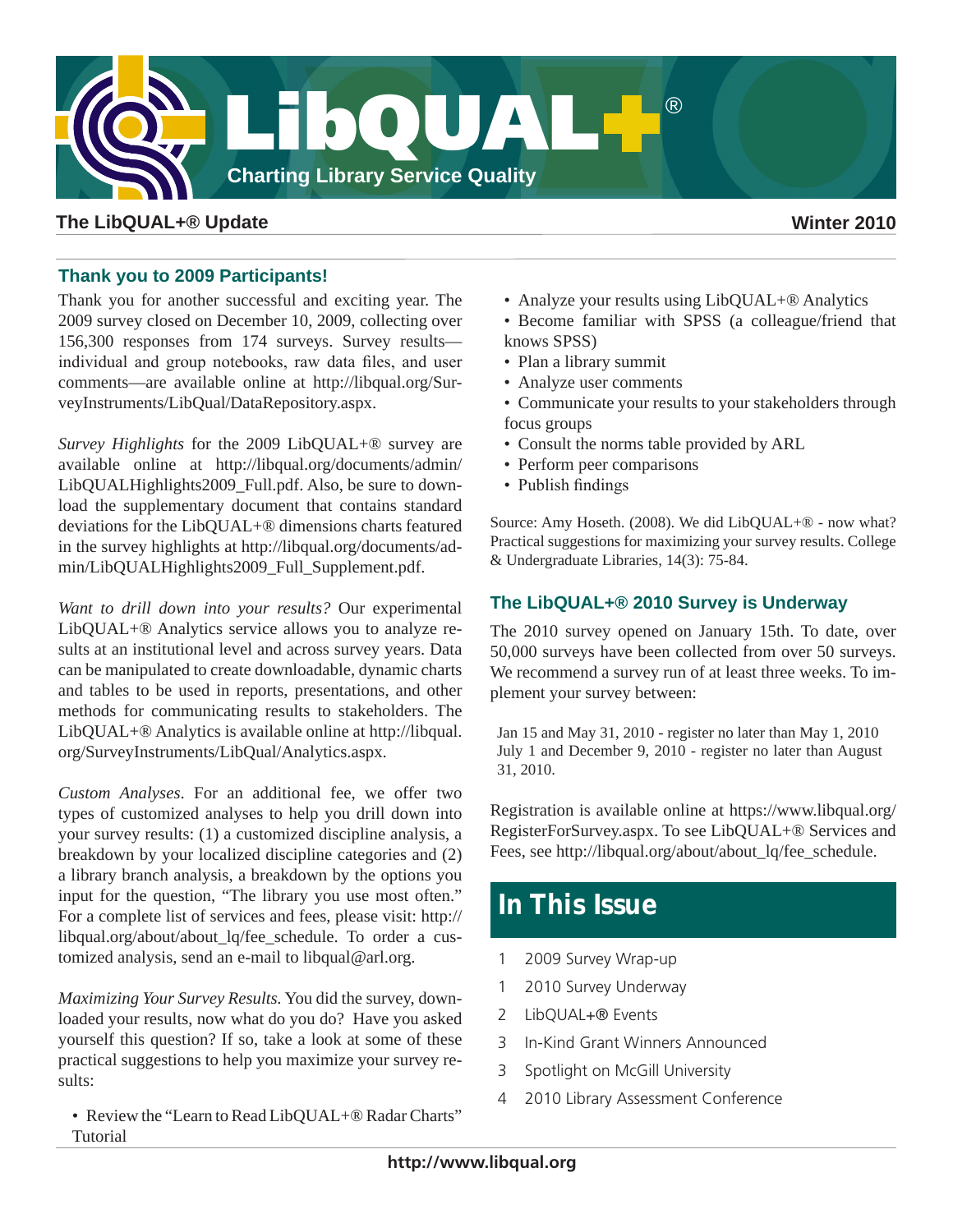# **Presentations now available online from the 2010 ALA Midwinter Meeting**

In January, LibQUAL+® offered training sessions: (1) Survey Introduction, (2) Survey Administration, and (3) Survey Results in conjunction with the ALA Midwinter Meeting in Boston, MA. Colleen Cook and Bruce Thompson (Texas A&M) discussed the qualitative and quantitative evidence. Brinley Franklin (University of Connecticut) talked about getting library staff involved in assessment. Presentations from the above mentioned sessions and other workshops are available online at http://libqual.org/ publications.aspx; search under "Publication Type: Presentation". Also, presentations from Selena Killick, Jacqui Dowd, and Stephen Town are available at the same Web site from a similar event held in London in January.

### **We Value Your Feedback!**

Please fill out your Post Hoc & Evaluation Questionnaires once you close your survey. We use this information to gain insight on how to better serve you. The questionnaires are available **AFTER** you close your survey in the Survey Management Area at http://libqual.org/MemberHome.aspx.



# **Events**

**Google Analytics Workshop**

June 24, 2010 in Washington, DC

The Association of Research Libraries (ARL) Statistics and Measurement Program is offering a third full-day workshop of Google Analytics training, to be held in partnership with LunaMetrics, a Google Analytics Authorized Consultant. Google Analytics is a tool that can help you learn where your Web site visitors are coming from and how they interact with your Web pages. Use this knowledge to improve your site and overall user experience.

For further details, please visit: http://www.arl.org/stats/statsevents/google-analytics-workshop

### **Value and Impact Workshop**

June 28, 2010 in Washington, DC

The Association of Research Libraries (ARL) Statistics and Assessment Program is offering a full-day workshop on "Value and Impact" with Stephen Town, Director of the University Library & Archives, University of York (UK). This workshop will explain, illustrate, and engage with potential methods of value and impact measurement, drawing on UK and other international academic library experience. Workshop participants will develop a broad personal and institutional perspective of this area of library performance measurement, and will be in a position to make choices on approaches relevant to their local context.

For further details, please visit: http://www.arl.org/stats/statsevents/value-and-impact-workshop

> **Booth Consultations** Visit us at booth #3853 during ALA Annual 2010 in Washington, DC!

### **METS Workshop: The Basics and Beyond**

June 28-July 22, 2010 in Washington, DC

The Association of Research Libraries is offering a second five-day workshop entitled METS: The Basics and Beyond, to be held in partnership with Nancy J. Hoebelheinrich and Rick Beaubien of the METS Editorial Board. This workshop is aimed at people who work in digital and physical libraries and would like to gain knowledge and skills for organizing the many and disparate component parts of individual digital resources.

Although continuous, this hands-on workshop consists of three modules, any of which may be taken independently:

• The first module (Monday) offers a thorough introduction to METS including an overview of all of its high level features.

• The second module (Tuesday and Wednesday) delves deeply into the heart of METS: the flexible mechanisms it provides for encoding, organizing and representing digital content of various kinds and for different purposes.

• The third and final module (Thursday and Friday) explores strategies for implementing METS in a production environment, and reviews existing tools that can facilitate implementation.

For further details, including expanded module descriptions, instructor bios, and information on lodging, please visit: http://www.arl.org/stats/statsevents/METS-workshop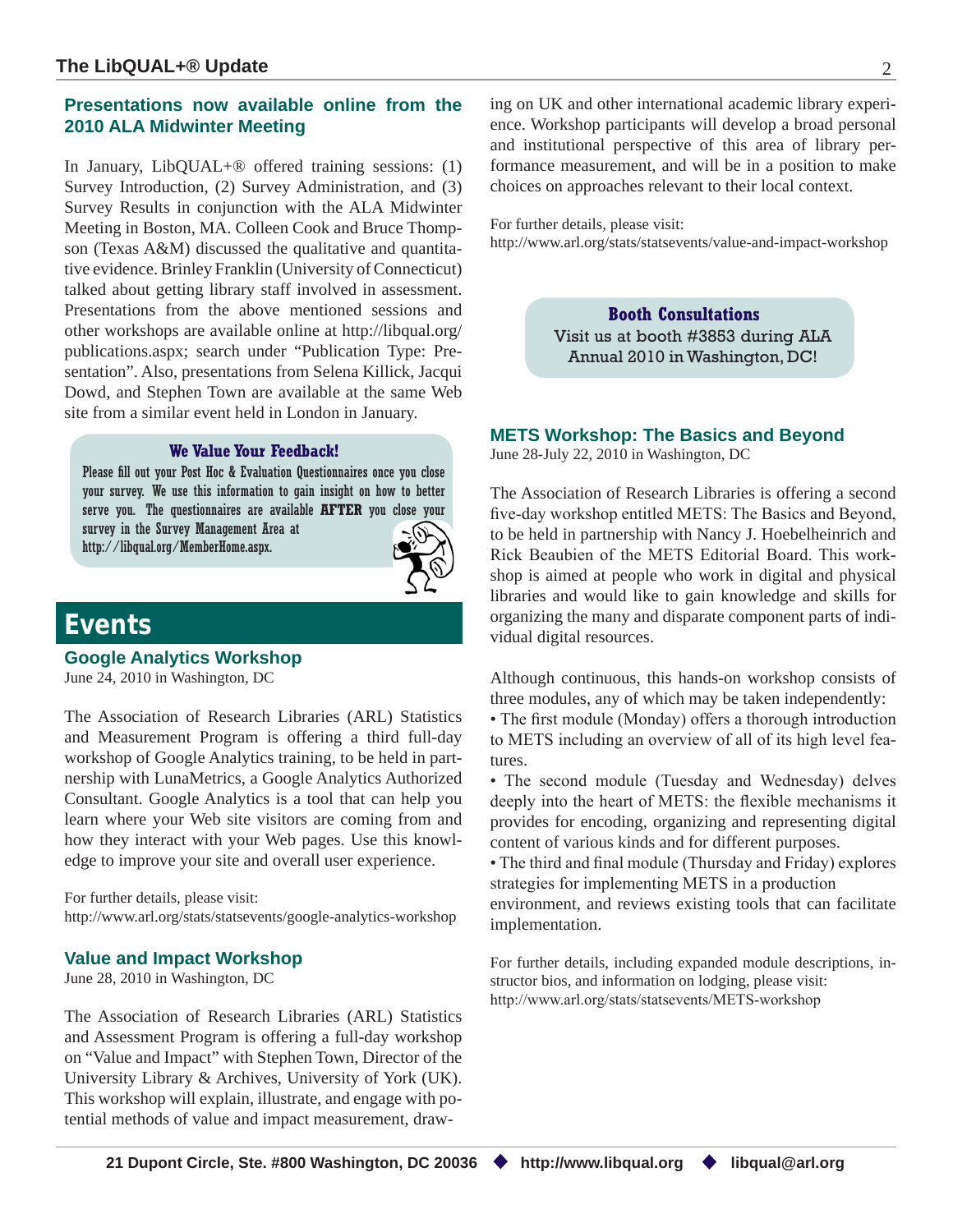## **In-Kind Grant Winners for 2010 Survey**

We are pleased to announce that three libraries have been selected to receive in-kind grants to facilitate their participation in the 2010 LibQUAL+® survey. The selection of grantees was based on financial need, contribution to the growth of LibQUAL+®, and potential for surfacing best practices in the area of library service improvements. The 2010 LibQUAL+® grant recipients are:

- Elizabeth City State University, G.R. Little Library
- Castleton State College Library
- Capital Community College Library

Congratulations to the winners and thank you to all who submitted applications. We will be making a call for 2011 applications in the spring.

For further details on the award winners, please visit: http://www.arl.org/news/pr/LibQUAL-Grants-15feb10. shtml.

# **Design the new LibQUAL+® Bookmark!**

LibQUAL+® is running on a new system, lives on a new Web site, includes a new customizing feature in LibQUAL+® Lite, and is represented by a new logo. Why mess with a good thing let's make a new bookmark! Institutions use LibQUAL+® bookmarks to help market upcoming surveys to their users. LibQUAL+® Share Fairs have shown us your amazing creative abilities and we would like to offer you the chance to design a new bookmark. The top entry will be produced and we will share the resulting bookmarks with the rest of the community for free.

Please visit http://libqual.org/ SurveyInstruments/LibQual/ Resources.aspx to review guide-Visit the Resources<br>
Tisit the Resources Survey Instrument<br>
page in the Center<br>
page integrated<br>
lines for the contest.

# **McGill University**

S P O T L I G H T

O N Effective February 2010, Diane Koen is the Interim Director of Libraries at McGill University. A longtime McGill LibQUAL+® team member, Ms. Koen is serving her new role following the departure of Tenholme Director of Libraries Janine Schmidt, another LibQUAL+® community member. In a message from Provost Anthony C. Masi, Director Schmidt's was congratulated:

Visit the Resources<br>Visit the Resources<br>Page in the Survey

for guidelines.

"Under her leadership and vision, clear strategic directions have been set. The range and quality of collections and services has been extended, particularly in relation to e-collections and services. The facilities have been effectively updated. The results in the LibQUAL® survey have shown significant improvement and the Globe and Mail surveys have resulted in A grades. There has been renewal of the library staff with new knowledge and skills. The Library's strategic directions and priorities have been aligned with the mission of the university improving scholarship, research and teaching and learning outcomes. The focus in the last five years has always been on the client."

We are proud to have LibQUAL+<sup>®</sup> mentioned in the discussion of a library's progress and improvements. We wish the best of luck to Janine Schmidt and to Diane Koen. The LibQUAL+<sup>®</sup> community supports both of you in your future endeavors.